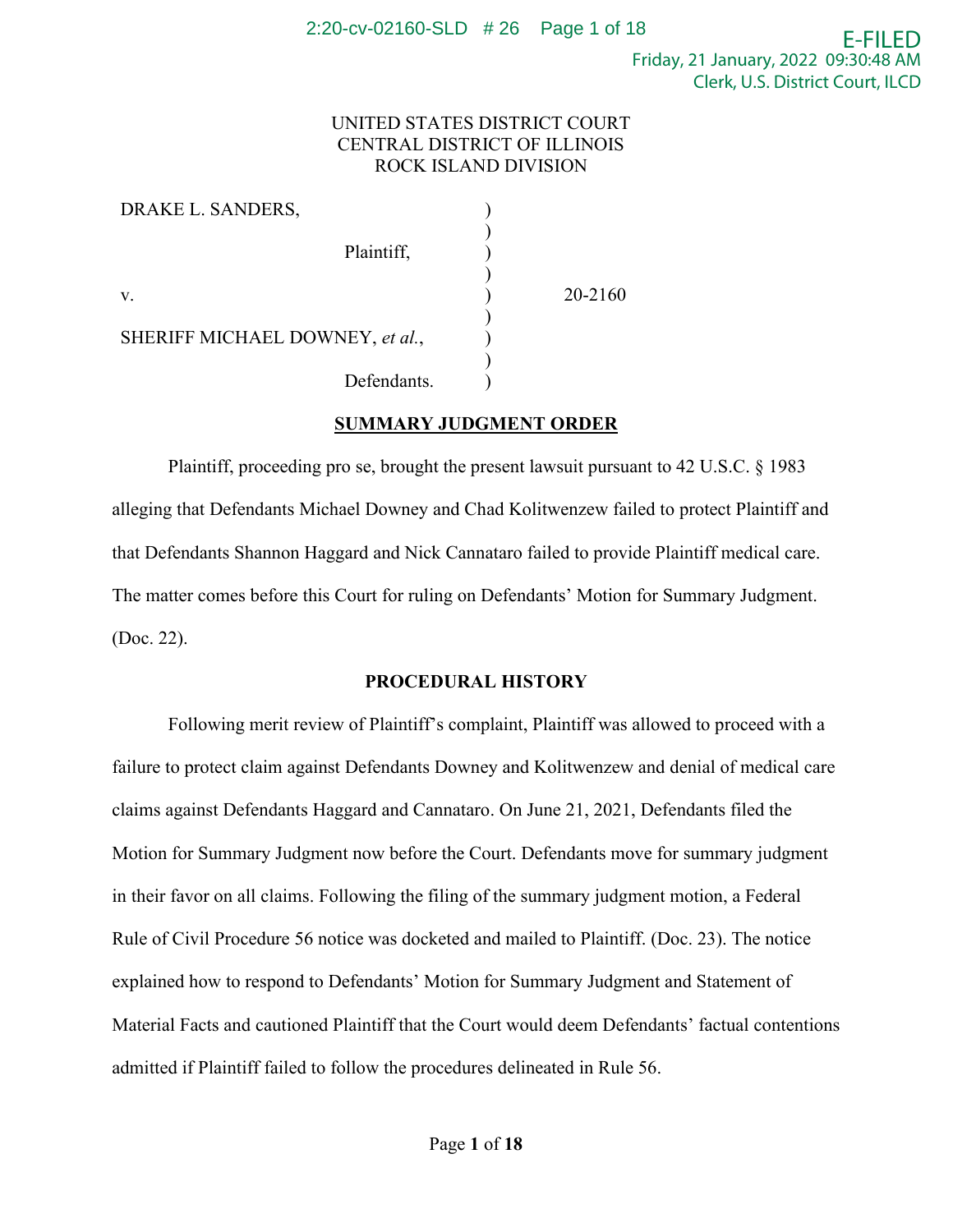### 2:20-cv-02160-SLD # 26 Page 2 of 18

In response to Defendant's motion, Plaintiff has filed two affidavits. (Docs. 24, 25). In the first affidavit, dated July 6, 2021, Plaintiff—perhaps in response to the Rule 56 Notice states that he "has no idea what the defendants['] lawyers submitted" because he had not received a copy and "it's not upload[ed] on any computer." But in the second affidavit, dated July 8, 2021, just two days later, Plaintiff represents that he received a copy of Defendants' Motion for Summary Judgment the day before, on July 7, 2021. The two affidavits appear to contain Plaintiff's response to Defendants' Motion for Summary Judgment, although neither affidavit addresses Defendants' Statement of Undisputed Material Facts nor offers a list of additional material facts.

### **LEGAL STANDARD**

Summary judgment should be granted "if the movant shows that there is no genuine dispute as to any material fact and the movant is entitled to judgment as a matter of law." Fed. R. Civ. P. 56(a). All facts must be construed in the light most favorable to the non-moving party, and all reasonable inferences must be drawn in his favor. *Ogden v. Atterholt*, 606 F.3d 355, 358 (7th Cir. 2010). The party moving for summary judgment must show the lack of a genuine issue of material fact. *Celotex Corp. v. Catrett*, 477 U.S. 317, 323 (1986). In order to be a "genuine" issue, there must be more than "some metaphysical doubt as to the material facts." *Matsushita Elec. Indus. Co. v. Zenith Radio Corp.*, 475 U.S. 574, 586 (1986). "Only disputes over facts that might affect the outcome of the suit under the governing law will properly preclude the entry of summary judgment." *Anderson v. Liberty Lobby, Inc.*, 477 U.S. 242, 248 (1986).

#### **FACTS**

The following facts are drawn largely verbatim from Defendants' Statement of Undisputed Material Facts as Plaintiff has not properly responded to Defendants' Statement of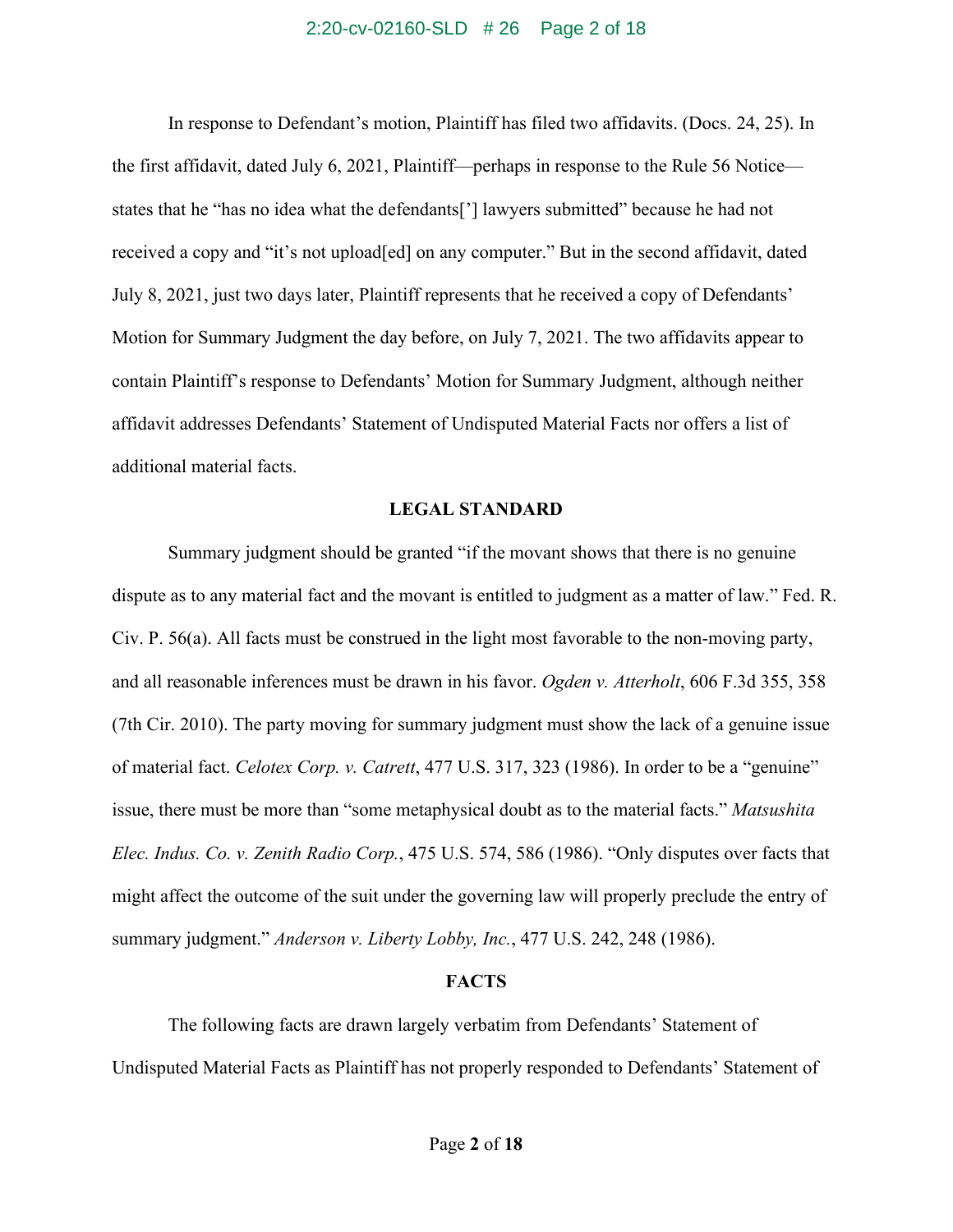### 2:20-cv-02160-SLD # 26 Page 3 of 18

Undisputed Material Facts, and, where Plaintiff appears to dispute certain facts, he has not provided citations to evidence in the record as required by Federal Rule of Civil Procedure  $56(c)(1)(A)$  and Local Rule 7.1(D)(2)(b). To the extent that Plaintiff asserts that a fact is disputed, the Court addresses any such disputes in its analysis.

Plaintiff Drake Sanders has been detained at the Jerome Combs Detention Center (JCDC) since December 11, 2018 while awaiting trial on federal bank robbery charges. UMF ¶ 1. Defendant Michael Downey was at all relevant times the elected sheriff of Kankakee County, Illinois and acting within the scope of his employment. *Id.* ¶ 2. Defendant Chad Kolitwenzew was at all relevant times the Chief of Corrections at the JCDC and acting within the scope of his employment. *Id.* ¶ 3. Defendant Shannon Haggard was at all relevant times a Nurse Practitioner working at the JCDC and acting within the scope of her employment. *Id.* ¶ 4. Defendant Nick Cannataro was at all relevant times a Physicians' Assistant working at the JCDC and acting within the scope of his employment. *Id.* ¶ 5.

### **1. Plaintiff's Failure to Protect Claim**

Plaintiff was playing cards in the "dayroom" of block "Max D" in the JCDC with other detainees on December 16, 2019. *Id.* ¶ 6. Plaintiff knows three of these detainees only as "Crud," "Little T," and "Millie," and, before this fight, had no issues with any of them and never told anyone he was afraid of, or needed protection from, them. *Id.* ¶ 7. One of the three stood up from the table, walked around to Plaintiff, and began arguing with Plaintiff. *Id.* ¶ 8. Two other detainees stood up and also verbally confronted Plaintiff. *Id.* ¶ 9. Over the next few seconds several punches were exchanged, and Plaintiff was hit in the left eye. *Id.* ¶ 10. Plaintiff then deescalated by not fighting further, and, less than a minute later, was back playing cards with fellow detainees, including two of the three who had just fought with him. *Id.* ¶ 11.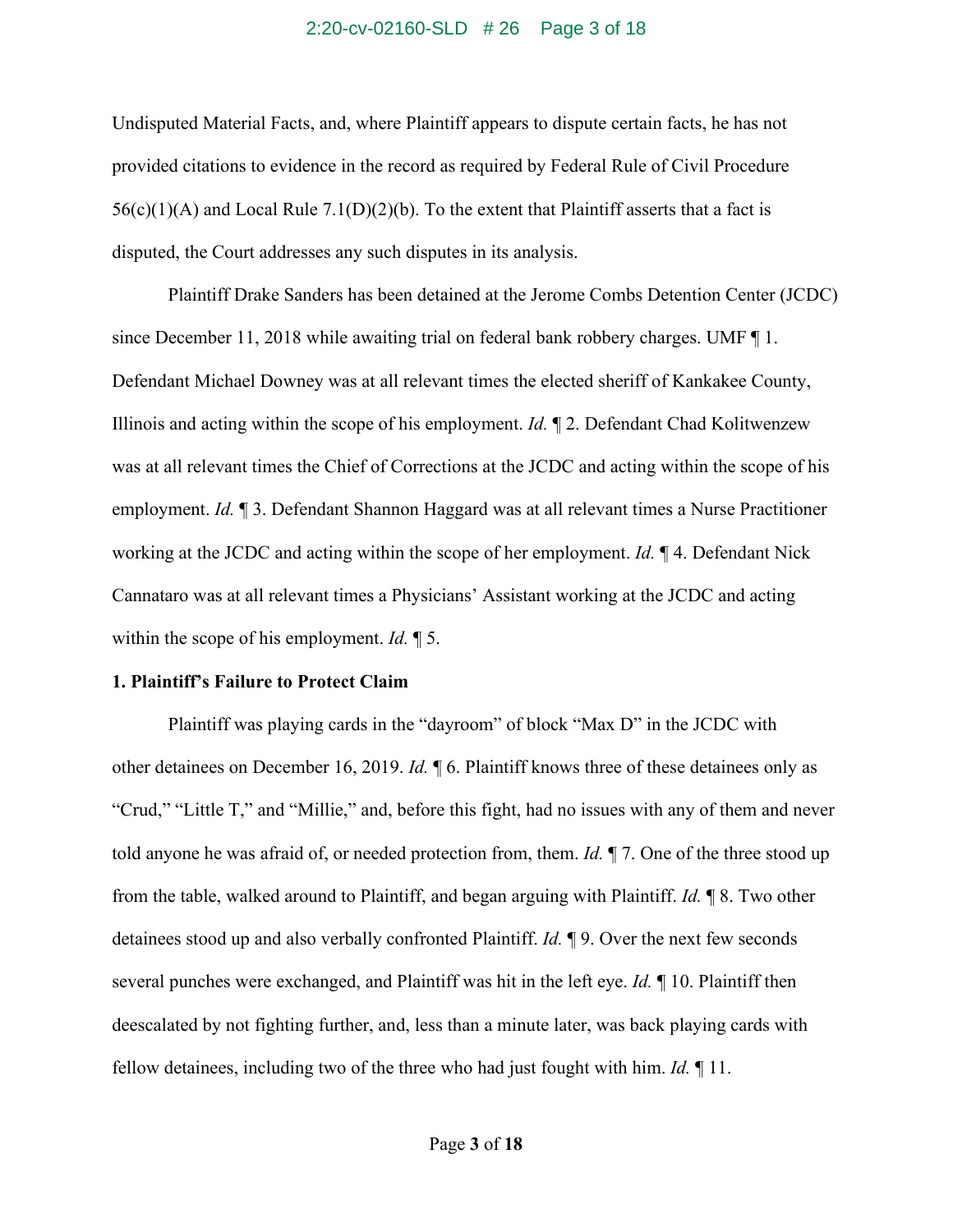#### 2:20-cv-02160-SLD # 26 Page 4 of 18

Plaintiff was "surprise[d]" he got "sucker-punched," and thought the fight was an "isolated incident," and unrelated to gang membership. *Id.* ¶ 12. Plaintiff had to wear an eye patch for "a short period of time," but his eye "healed pretty well" from the unexpected punch. *Id.* 13. None of the individual defendants—Downey, Kolitwenzew, Cannataro, or Haggard personally saw the fight. *Id.* ¶ 14. Plaintiff faults Defendant Downey and Kolitwenzew for allowing the fight to occur because they "are at the top of the pyramid." *Id.* ¶ 15. JCDC policy requires that for the safety of all involved, correctional officers must wait and gather in sufficient numbers such that the number of officers equals, or preferably exceeds, the number of combatants before seeking to break up a fight between detainees. *Id.* ¶ 16. This is for the safety of all involved. *Id.* No correctional officer intervened in the fight between Plaintiff and the other detainees. *Id.* ¶ 17. This was consistent with JCDC policy, because this "short scuffle," as Plaintiff called it, was over before officers could have gathered in sufficient numbers to respond. *Id.*

## **2. Plaintiff's Medical Care Claims**

Defendant Downey does not participate in the day-to-day management of the JCDC, but delegates that responsibility to Defendant Kolitwenzew. *Id.* ¶ 18. Defendant Kolitwenzew has never met Plaintiff. *Id.* Defendant Kolitwenzew does not personally participate in decisions regarding detainee medical care, but leaves those decisions to medical professionals, and he played no role in the medical care given to Plaintiff. *Id.* ¶ 19. Plaintiff has been detained at the JCDC since December 11, 2018, and during that time he has been seen by JCDC medical personnel for treatment over fifty times, and he has been sent to outside medical providers about fifteen times. *Id.* ¶ 20. Plaintiff is "sort of kind of hypochondriac," meaning someone "that think[s] they're sick all the time or who think[s] they're sick and can make theirself [sic] sick by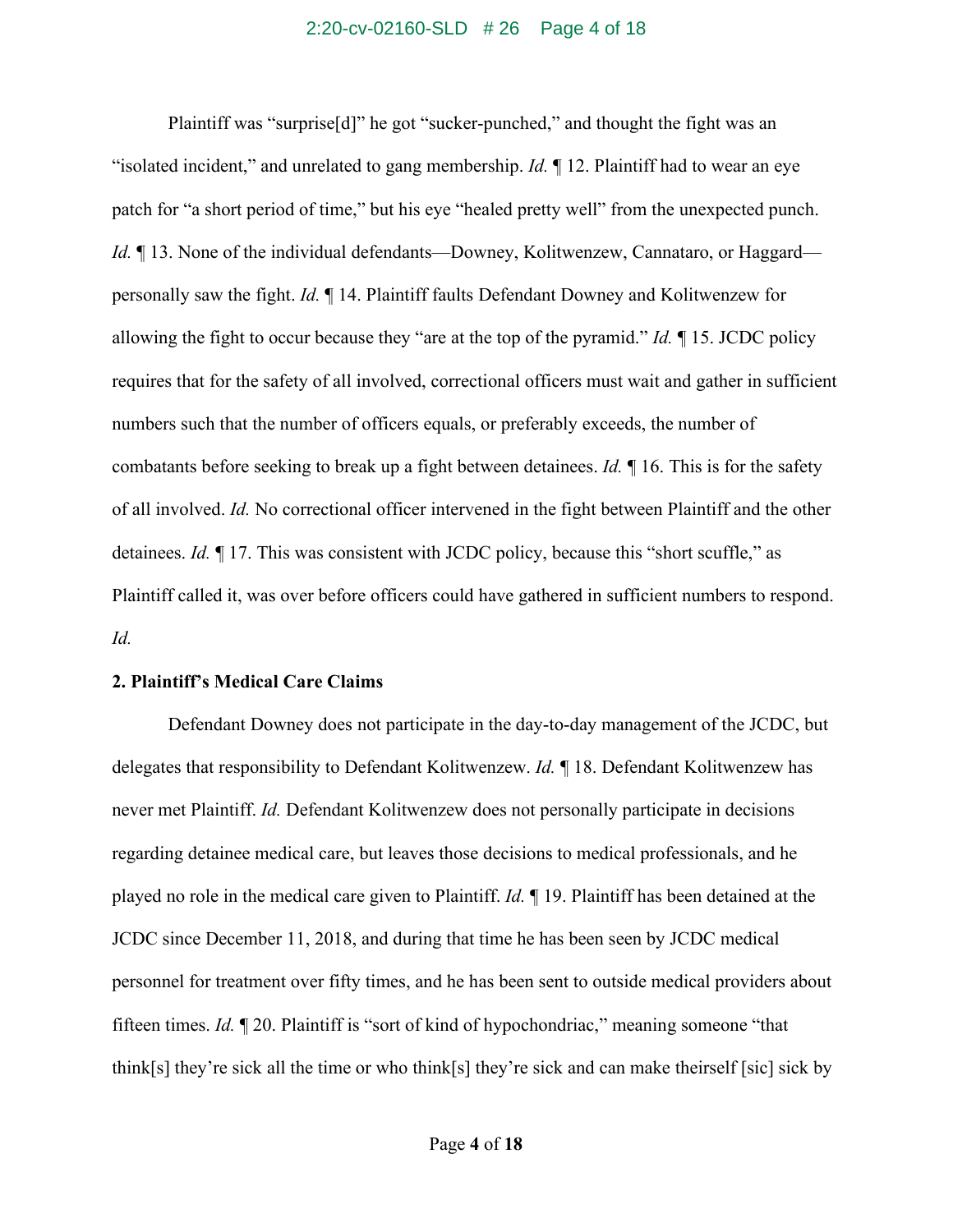#### 2:20-cv-02160-SLD # 26 Page 5 of 18

thinking that they're sick." *Id.* ¶ 21. Plaintiff is a federal detainee, formally in custody of the U.S. Marshals. *Id.* 122. The U.S. Marshals Service must approve all prescriptions, medical devices, and outside medical visits for federal detainees such as Plaintiff, because the Marshals must cover some or all of the associated costs. *Id.*

#### A. Medication

When Plaintiff was transferred into the JCDC, he was taking several medications: Remeron (antidepressant) at 45 mg twice a day, Gabapentin (anxiety and pain) at 1200 mg twice a day, Buspar (antianxiety), Prazosin (blood pressure) and Ibuprofen (pain). *Id. ¶* 23. Shortly after Plaintiff was transferred into the JCDC, Defendant Cannataro reduced Plaintiff's dose of Gabapentin to 800 mg twice a day, because in Defendant Cannataro's medical judgment, doses above that level provide minimal additional benefit but carry a significant risk of increased negative side effects. *Id. ¶* 24. Plaintiff disagrees with Defendant Cannataro's judgment and thinks that because he is a larger person, his body can handle a higher dose, a belief Plaintiff bases on the statement of another doctor who treated Plaintiff six or seven years ago. *Id. ¶* 25.

Before being transferred into the JCDC, Plaintiff had also been taking the antidepressant Seroquel. *Id. ¶* 26. Seroquel is not on the U.S. Marshals "formulary," or list of approved medications for federal detainees, so Defendant Cannataro was unable to continue that prescription for Plaintiff. *Id. ¶* 27. Defendant Cannataro gave Plaintiff Risperdal, an antidepressant in the same class of medications as Seroquel, and the closest drug to Seroquel that was on the Marshals' "formulary," in lieu of Seroquel. *Id. ¶* 28. Plaintiff complained repeatedly to Defendants Cannataro and Haggard and other JCDC personnel about not getting Seroquel, and each time was told this was due to the U.S. Marshals' policy. *Id. ¶* 29. Plaintiff asked to stop taking Buspar, Risperdal, Prazosin, and Ibuprofen in April 2019 but he continued to be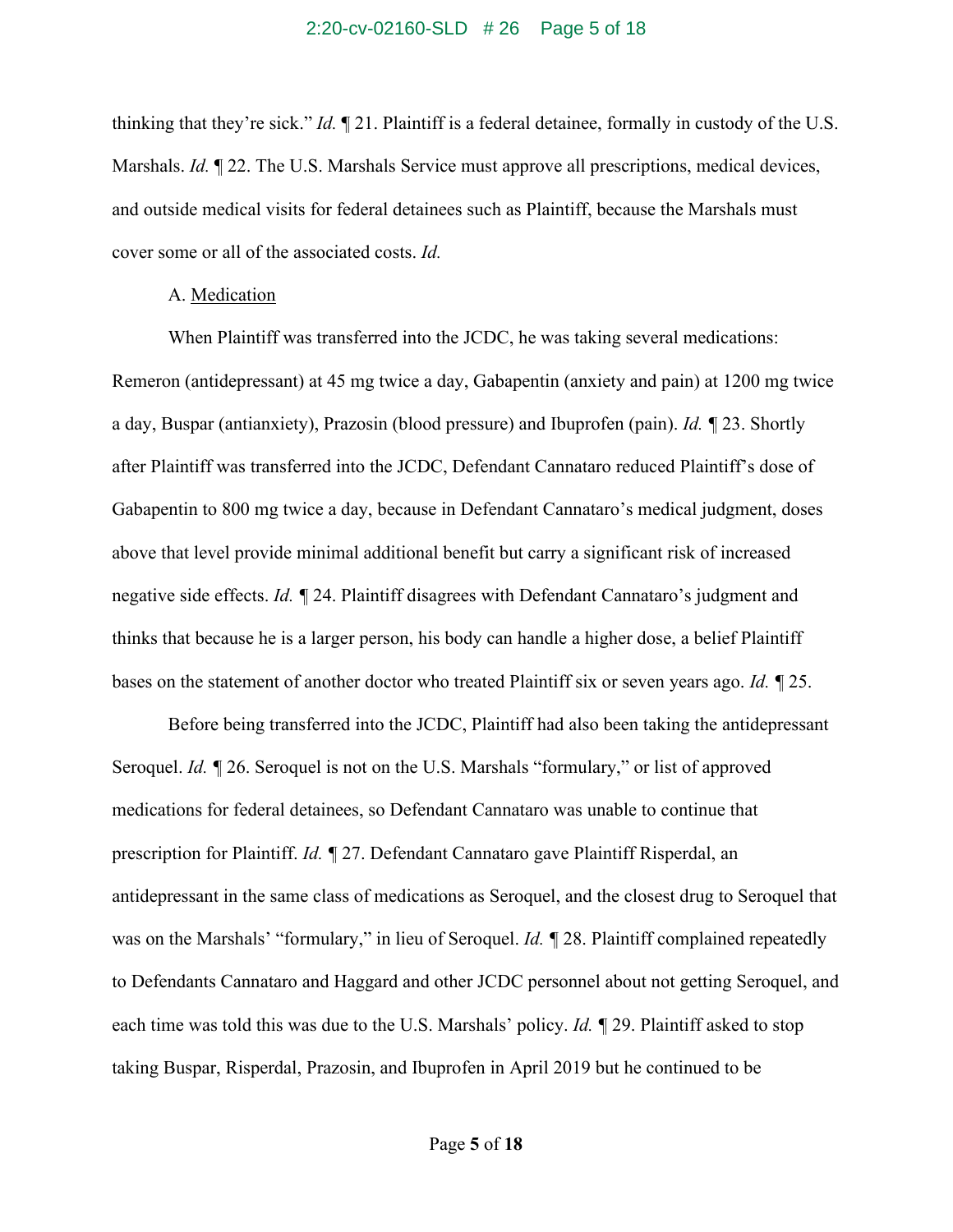#### 2:20-cv-02160-SLD # 26 Page 6 of 18

prescribed Remeron and Gabapentin. *Id. ¶* 30. Plaintiff has been caught hoarding medication rather than taking it when directed. *Id. ¶* 31.

## B. Gastrointestinal Issues

Plaintiff complained about constipation to Defendant Cannataro on February 4, 2019, and Defendant Cannataro prescribed Colace, a stool softener. *Id. ¶* 32. Plaintiff complained about continued constipation to Defendant Haggard on March 13, 2019, and she gave him Milk of Magnesia, a laxative. *Id. ¶* 33. Colace and Milk of Magnesia are standard treatments for constipation. *Id. ¶* 34. In July 2019, Plaintiff was advised about "improving his diet and his exercise routine," and about his "weight gain" while in custody. *Id. ¶* 35. Plaintiff did not follow the advice as to diet and exercise in 2019 and 2020, as he "ordered all the bad stuff" off jail commissary and "got real lazy" with exercise. *Id. ¶* 36. Plaintiff was only beginning to improve his habits at the time of his deposition in April 2021. *Id.*

In October 2019, Plaintiff complained about heartburn to Defendant Haggard, and she prescribed Pepcid, a standard heartburn medication. *Id. ¶* 37. On November 19, 2019, Plaintiff complained to Defendant Cannataro of chronic rectal bleeding, hemorrhoids, and constipation. *Id.* ¶ 38. Defendant Cannataro directed Plaintiff to start taking the Colace again (Plaintiff had stopped), prescribed hemorrhoid medication, and later that same day requested federal approval to refer Plaintiff to an outside GI specialist. *Id.* Defendant Cannataro did not think Plaintiff was experiencing a medical emergency but judged that Plaintiff's new complaint of chronic rectal bleeding, combined with Plaintiff's age and weight, called for a specialist to evaluate Plaintiff for potentially more serious conditions. *Id. ¶* 39. The Marshals approved the GI consult, and it took place on February 20, 2020. *Id. ¶* 40. The specialist recommended Metamucil and a colonoscopy. *Id.* Defendant Cannataro sought approval from the Marshals for the colonoscopy.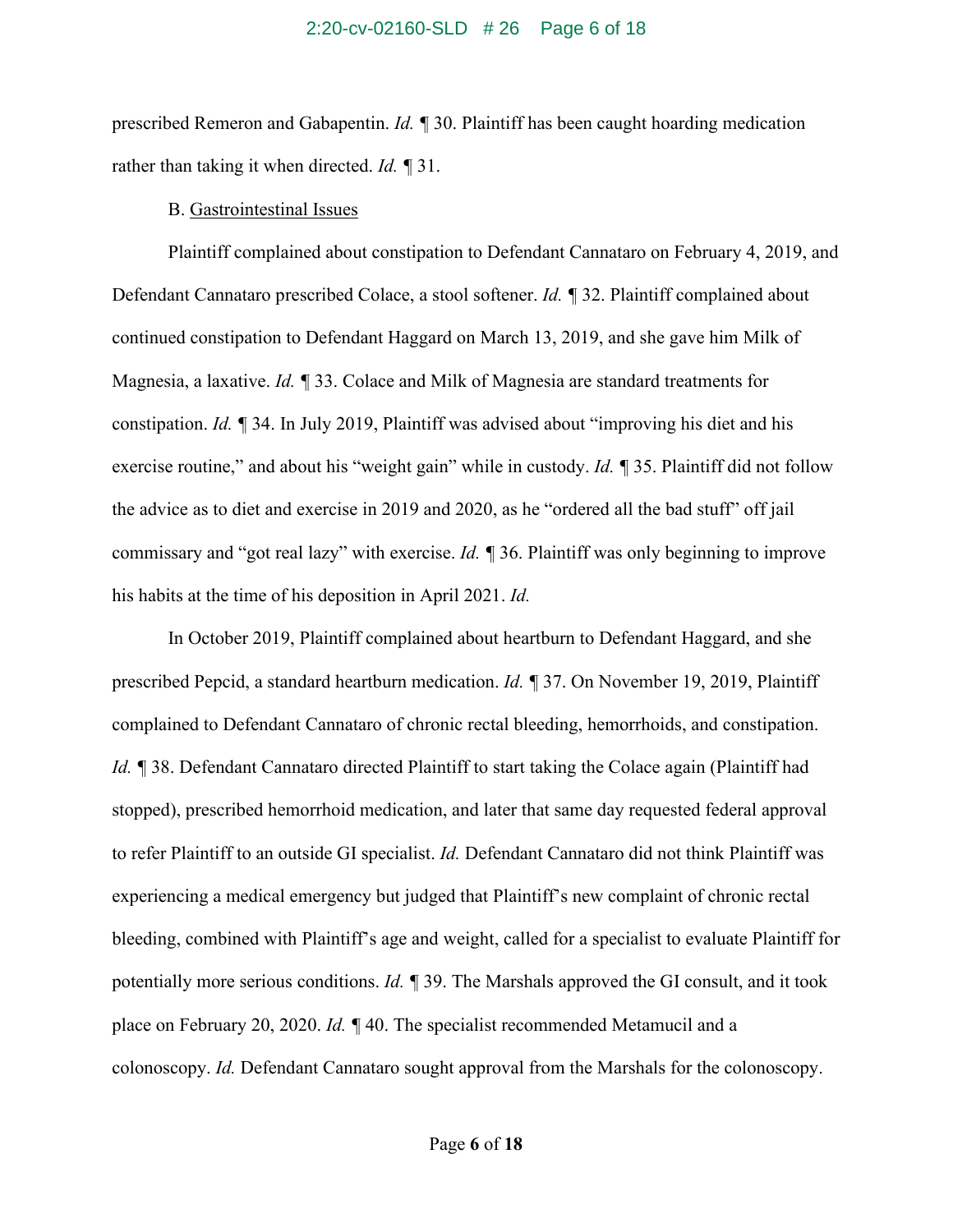### 2:20-cv-02160-SLD # 26 Page 7 of 18

*Id.* ¶ 41. The Marshals initially denied approval and recommended other medications, but Defendant Cannataro responded to the Marshals that these other treatments had been tried and reiterated that the specialist recommended a colonoscopy. *Id.* The Marshals then approved the colonoscopy. *Id.* 

In early March of 2020, the colonoscopy was set for April 30, 2020. *Id. ¶* 42. But this appointment had to be postponed due to the COVID-19 pandemic. *Id. ¶* 42. The colonoscopy was reset and took place at Riverside Hospital on July 16, 2020. *Id.* **143**. The physician removed one benign polyp and reported that Plaintiff did not need another colonoscopy for ten years. *Id. ¶*  44.

### C. Sleep Apnea and Sleep Study

Plaintiff had a sleep study for his sleep apnea done at the Veterans Administration (VA) hospital sometime in the summer of 2016. *Id. ¶* 44. Plaintiff does not know if the VA Hospital recommended a CPAP machine as a result of that sleep study. *Id. ¶* 45. In January 2019, Plaintiff told Defendant Cannataro about the VA sleep study and the alleged sleep apnea diagnosis. *Id. ¶*  46. Defendant Cannataro had Plaintiff sign a release for the VA records and sent it to the VA Hospital. *Id.* The VA Hospital was uncooperative. *Id. ¶* 47. It did not send Plaintiff's records. *Id.* Defendant Cannataro sent a second request for the records on or about April 19, 2020, but the VA still did not provide them as requested. *Id.* 

Defendant Cannataro did not send Plaintiff for a sleep study in 2019 and 2020 because he was waiting on the VA, and, once it appeared the VA was not going to provide the older records, he was waiting on federal approval, and, while waiting, the COVID-19 pandemic shut down all nonessential medical procedures, and these procedures were then reset in order of priority. *Id. ¶*  48. Defendant Cannataro chose to continue waiting on, and following up with, the VA for the old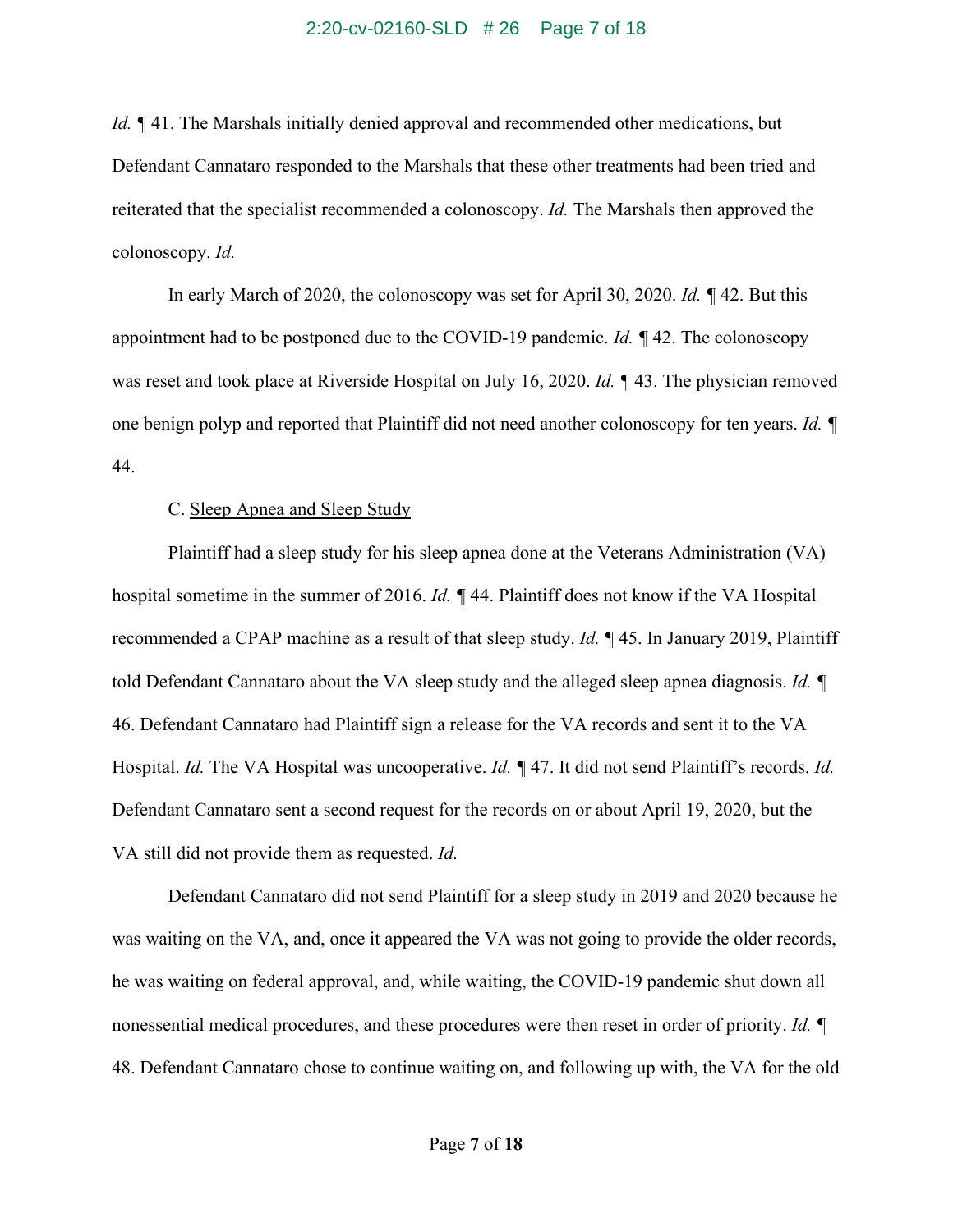#### 2:20-cv-02160-SLD # 26 Page 8 of 18

records because he judged it more efficient to get these previous test results than schedule a new sleep study, which was not easy to conduct in a prison environment, and because Plaintiff did not appear to be suffering any ill effects of the alleged sleep apnea. *Id. ¶* 49. Plaintiff renewed his request for a sleep study on October 5, 2020. *Id. ¶* 50. Defendant Cannataro saw Plaintiff for sleep apnea on December 14, 2020, and shortly thereafter sought approval from the Marshals for a new sleep study. *Id. ¶* 51. Federal approval was granted, and Plaintiff had a take-home sleep study done on March 18, 2021, and this study recommended a CPAP machine for Plaintiff. *Id. ¶*  52.

As of the time of his deposition on April 16, 2021, Plaintiff was still waiting on a CPAP machine, because he had not received federal approval. *Id. ¶* 53. Defendant Cannataro has continued to follow-up with the Marshals on the study's recommendation, and, as of the time of the filing of Defendants' Motion for Summary Judgment, the Marshals have approved a CPAP machine for Plaintiff, but he has not yet received the machine, in part due to some type of payment dispute between the Marshals and the machine's manufacturer. *Id. ¶* 54. No doctor has ever told Plaintiff that his various health problems are due to sleep apnea, but a dentist told Plaintiff this might be the case. *Id. ¶* 55.

### D. Temporary Loss of Vision

On the evening of May 18, 2020, Plaintiff suddenly lost vision in his right eye, without feeling pain and complained to a correctional officer. *Id.* **[56.** Plaintiff was told that a medical professional would see him first thing in the morning. *Id.* A nurse saw Plaintiff shortly after 10:30 a.m. the next morning, May 19, and reported her findings to Defendant Cannataro. *Id. ¶* 57. Defendant Cannataro physically examined Plaintiff, observed that Plaintiff's pupils were not reacting normally, and immediately directed that Plaintiff be sent to the emergency room. *Id.*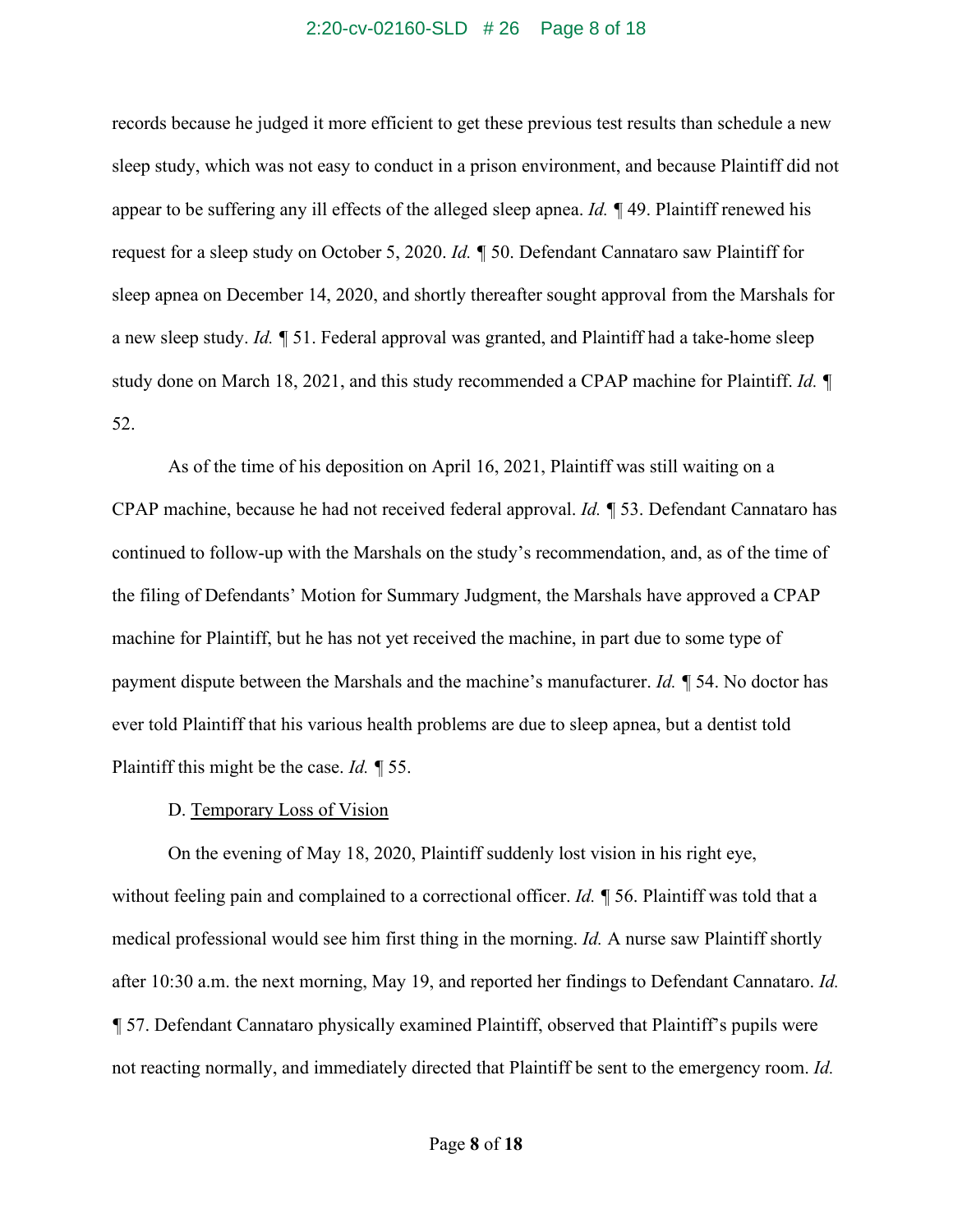#### 2:20-cv-02160-SLD # 26 Page 9 of 18

Plaintiff was sent to Riverside Hospital and underwent "all sorts of testing" including a chest xray and CT and MRI brain scans. *Id. ¶* 58. These tests were looking for potential causes of the vision loss, such as a stroke or pulmonary disease, and were all negative. *Id. ¶* 59. A neurologist examined Plaintiff but could not determine what was wrong with Plaintiff's vision. *Id. ¶* 60. An ophthalmology exam was conducted. *Id. ¶* 61. The exam showed that Plaintiff had a "central retinal arterial occlusion" on his right eye, and the ophthalmologist discussed this with Plaintiff. *Id.* A "retinal arterial occlusion" is the blockage of the retinal artery and is associated with sudden and painless loss of vision. *Id.*  $\sqrt{\ }$  62. A retinal arterial occlusion is usually caused by a tiny piece of cholesterol or clotted blood, and it often resolves itself over time. *Id.* Plaintiff was discharged the next day, May 20, by which time he had regained a small amount of vision in his right eye and was told that he should follow up with a cardiologist and an ophthalmologist. *Id. ¶*  63. Plaintiff saw a cardiologist on June 17, 2020, and the cardiologist recommended a transesophageal echocardiogram (a camera down the throat) to rule out any cardiac source of the occlusion, that Plaintiff continue taking aspirin, and that he return in six months. *Id. ¶* 64. Plaintiff underwent the recommended transesophageal echocardiogram on July 28, 2020 and it showed basically normal functioning. *Id. ¶* 65. The cardiologist also warned Plaintiff to improve his diet and exercise habits. *Id. ¶* 66.

Plaintiff saw an ophthalmologist, Dr. Gandhi, on June 23, 2020. *Id. ¶* 67. The ophthalmologist agreed that Plaintiff had a partial retinal occlusion but concluded that Plaintiff did not need treatment at this time. *Id.* By the time of this ophthalmologist visit, Plaintiff's vision had improved such that although there was "a veil" in the center of his vision, he could see around it clearly, with "occasionally flashes and floaters." *Id. ¶* 68. The ophthalmologist's plan was to continue watching the condition (especially for signs of glaucoma) and follow up later. *Id.*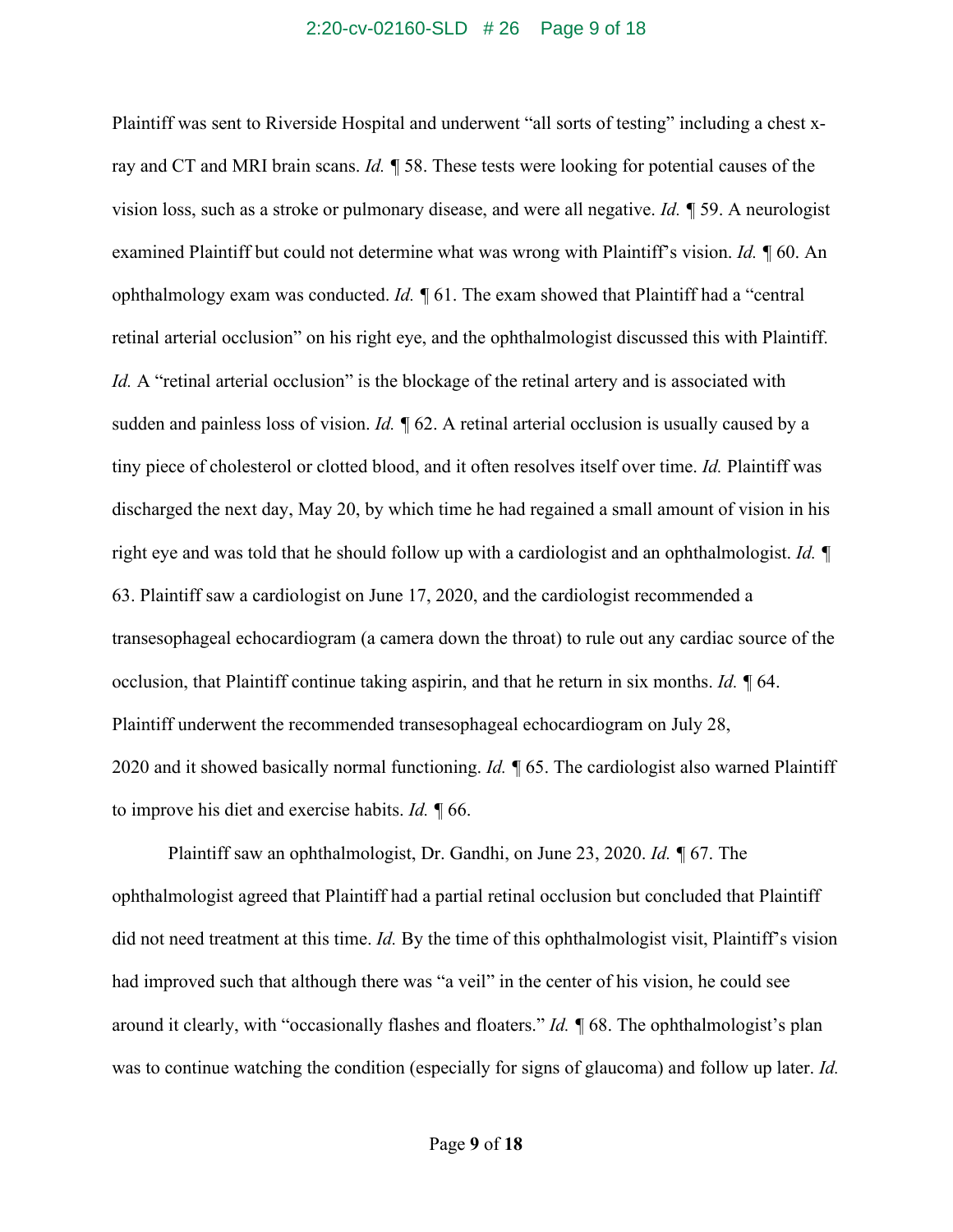#### 2:20-cv-02160-SLD # 26 Page 10 of 18

*¶* 69. Plaintiff returned to Dr. Gandhi on August 20, 2020. She examined his eye again, found it relatively normal, and approved him for glasses. *Id. ¶* 70.

Medical professionals "ran a million tests" on Plaintiff's eye, and "a cardiologist," a "neurologist," and an "ophthalmologist," all tried to "figure out what's going on with [his] eye." *Id.* ¶ 71. Even though he admits that Defendant Cannataro and Haggard "tried their hardest to get [him] back to seeing normal," Plaintiff still believes their medical care was deficient because "it happened here at their jail" and "still don't nobody know what happened to my eye." *Id. ¶* 72. Defendants Cannataro and Haggard are mid-level generalists. *Id. ¶* 73. They are not doctors, let alone specialist doctors focusing on vision loss. *Id.* They relied entirely on the outside specialists in responding to Plaintiff's complaints regarding loss of vision, and followed the direction of those specialists, especially Dr. Gandhi, the ophthalmologist, at all times. *Id.* Defendants Cannataro and Haggard did not personally participate in the scheduling of Plaintiff's outside appointments. *Id. ¶* 74. Once federal approval has been obtained for an outside visit, scheduling is done by the nursing staff, and is largely dependent on the availability of the outside provider to whom Plaintiff is being sent for treatment. *Id.*

#### **ANALYSIS**

## **1. Defendants are Entitled to Summary Judgment on Plaintiff's Failure to Protect Claim**

Corrections officials must "take reasonable measures to guarantee the safety of the inmates." *Hudson v. Palmer*, 468 U.S. 517, 526–27 (1984). However, not "every injury suffered by one prisoner at the hands of another . . . translates into constitutional liability for prison officials responsible for the victim's safety." *Pinkston v. Madry*, 440 F.3d 879, 889 (7th Cir. 2006) (quoting *Farmer v. Brennan*, 511 U.S. 825, 834 (1994)). Failure to protect claims brought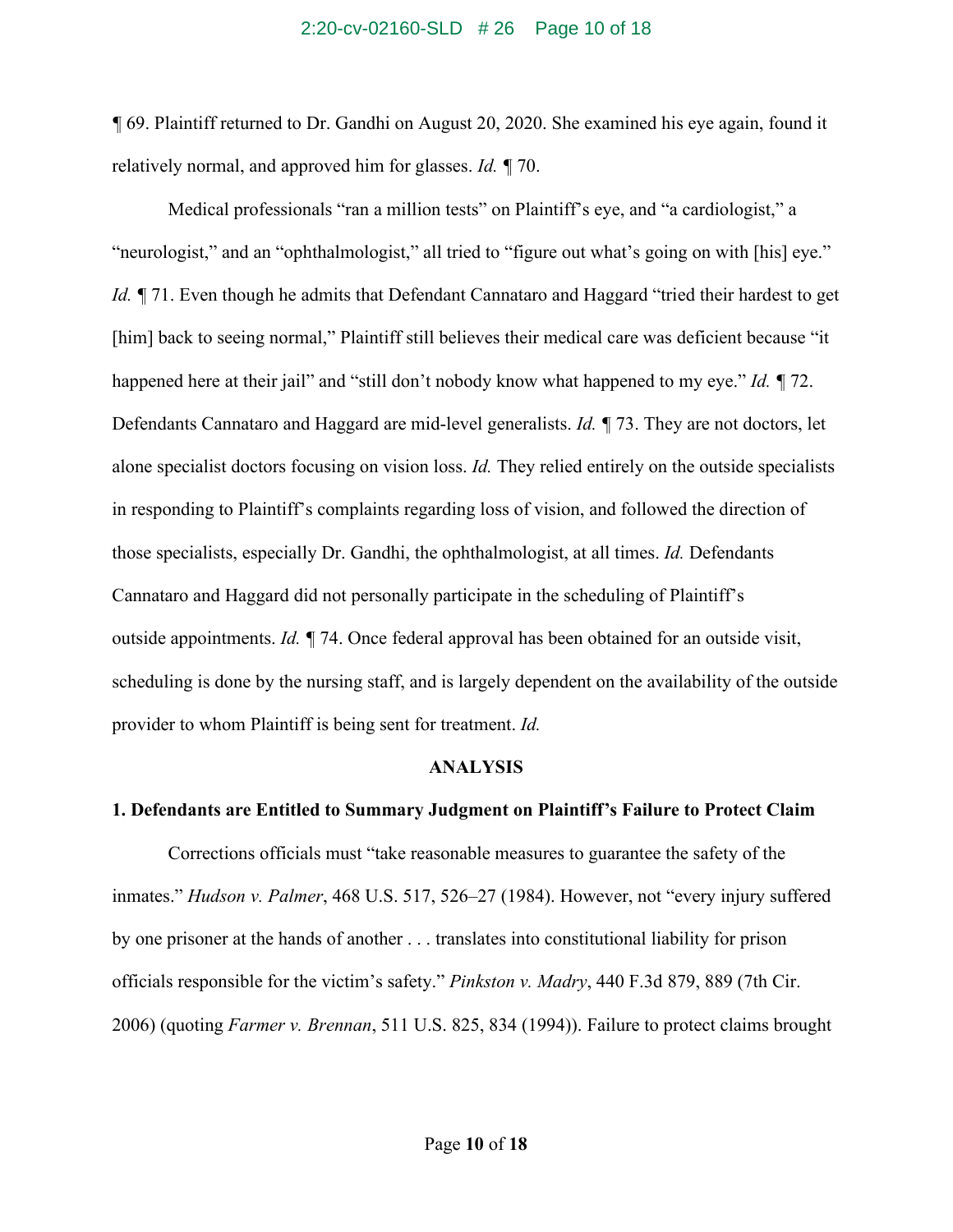#### 2:20-cv-02160-SLD # 26 Page 11 of 18

by pretrial detainees are subject to an objective unreasonableness standard. *See Miranda v. Cty. of Lake*, 900 F.3d 335, 352 (7th Cir. 2018).

Under *Miranda*, a court must conduct two separate inquiries. The first inquiry asks whether the "defendants acted purposefully, knowingly, or perhaps even recklessly when they considered the consequences of their handling of [an inmate's] case." *Id.* at 353. "[I]t will not be enough [for a plaintiff] to show negligence or gross negligence." *Id.* The second inquiry asks whether the defendants' acts were objectively unreasonable. *Id.* at 354. The latter inquiry is casespecific and must be made from the perspective of a reasonable official present at the time the relevant decisions were made, including what the official "knew at the time, not with the 20/20 vision of hindsight." *Kingsley v. Hendrickson*, 576 U.S. 389, 397 (2015) (citing *Graham v. Connor*, 490 U.S. 386, 396 (1989)).

Corrections officials must respond reasonably to a known risk of harm. *Giles v. Tobeck*, 895 F.3d 510, 513 (7th Cir. 2018). "In failure to protect cases, '[a] prisoner normally proves actual knowledge of impending harm by showing that he complained to prison officials about a specific threat to his safety.'" *Gevas v. McLaughlin*, 798 F.3d 475, 480 (7th Cir. 2015) (quoting *Pope v. Shafer*, 86 F.3d 90, 92 (7th Cir. 1996)).

Defendants Downey and Kolitwenzew did not act in reckless disregard of Plaintiff's safety. Plaintiff had not previously expressed any concerns regarding his safety to any of the Defendants. Plaintiff has not presented any evidence that he previously complained to JCDC officials about a specific risk of harm. Indeed, Plaintiff testified that he had no issues with any of the assailants and never told anyone he was afraid of his attackers or needed protection from them. Plaintiff further testified that the attack took him by surprise, and he considered it to be an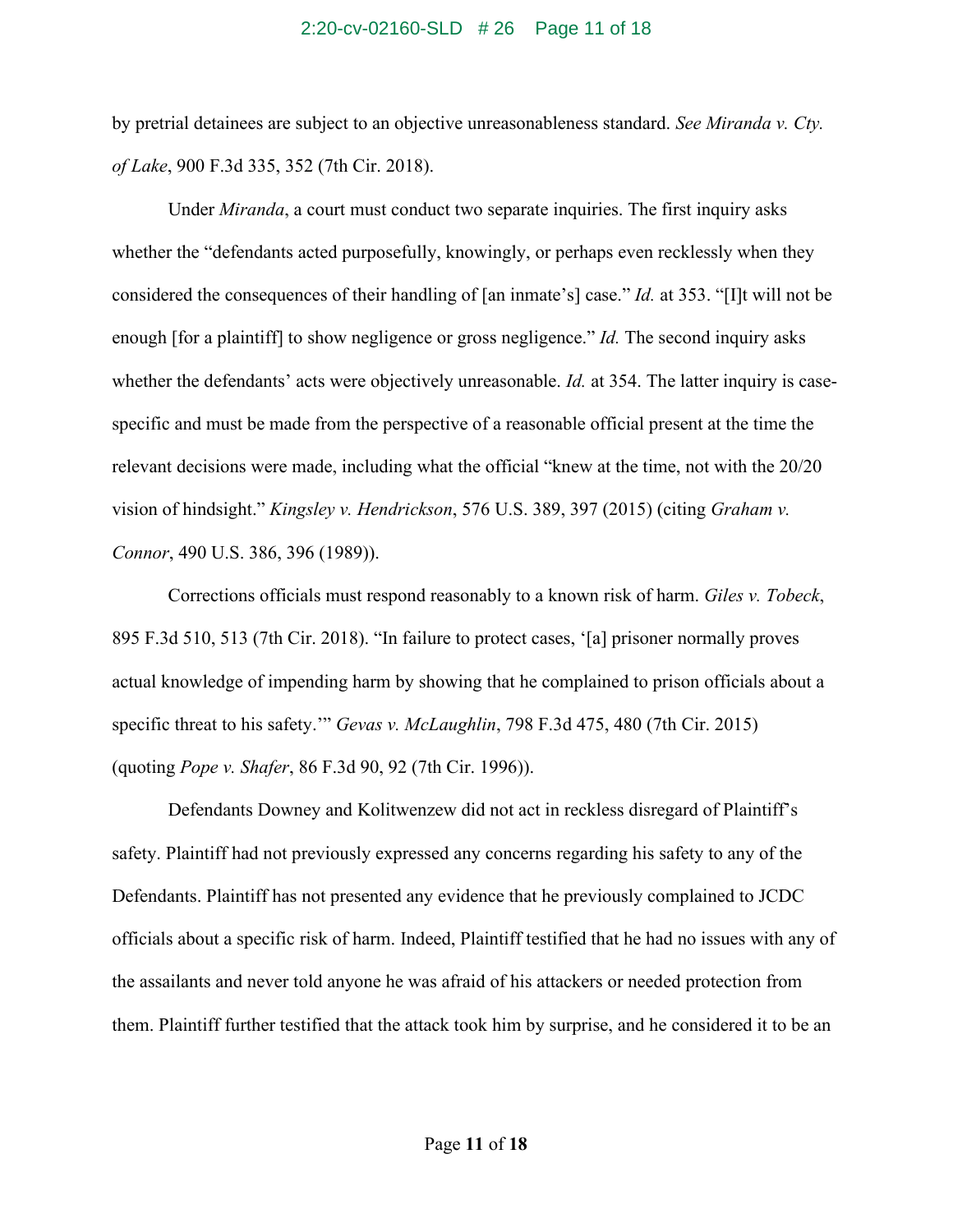#### 2:20-cv-02160-SLD # 26 Page 12 of 18

isolated incident. None of the Defendants witnessed the fight and the fight ended as quickly as it started, and Plaintiff returned to playing cards with two of the attackers.

In his affidavit in response to Defendants' summary judgment motion, Plaintiff contends that the attack was not an isolated incident because he claims to have subsequently been attacked again. But the fact that a second, later attack may have occurred does not make it any more likely the Defendants were aware of a specific risk to Plaintiff prior to the first attack.

Likewise, Defendants' response was also not objectively unreasonable. Plaintiff faults Defendants Downey and Kolitwenzew for allowing the fight to occur simply because they are in charge of the JCDC. But that is not the law. The doctrine of respondeat superior does not apply to claims under 42 U.S.C. § 1983, meaning an individual cannot be held liable merely because he is the supervisor of someone who may have engaged in unconstitutional conduct. *See Perkins v. Lawson*, 312 F.3d 872, 875 (7th Cir. 2002). Plaintiff also takes issue with the fact that no guards broke up the fight, but the guards here acted in conformance with JCDC policy. Under the old deliberate indifference standard, an officer's delay in arriving on the scene to break up a fight, standing alone, was insufficient to constitute deliberate indifference, *see Shields v. Dart*, 664 F.3d 178, 182 (7th Cir. 2011), and in this case the fight ended before the JCDC guards could even amass sufficient numbers to quell the fight per facility policy.

Finally, Plaintiff argues in his affidavit that the JCDC fails to protect detainees because it does not separate state and federal inmates or ICE detainees. Plaintiff also states that the JCDC does not "separate and protect old and infirm inmates from youthful, wild, and violent inmates." Doc. 24. But to succeed on a claim that a "security classification policy . . . does not do enough to separate violent from nonviolent inmates," a plaintiff must present evidence that "this feature in the classification policy create[d] a serious risk of physical harm to inmates . . . [and] that the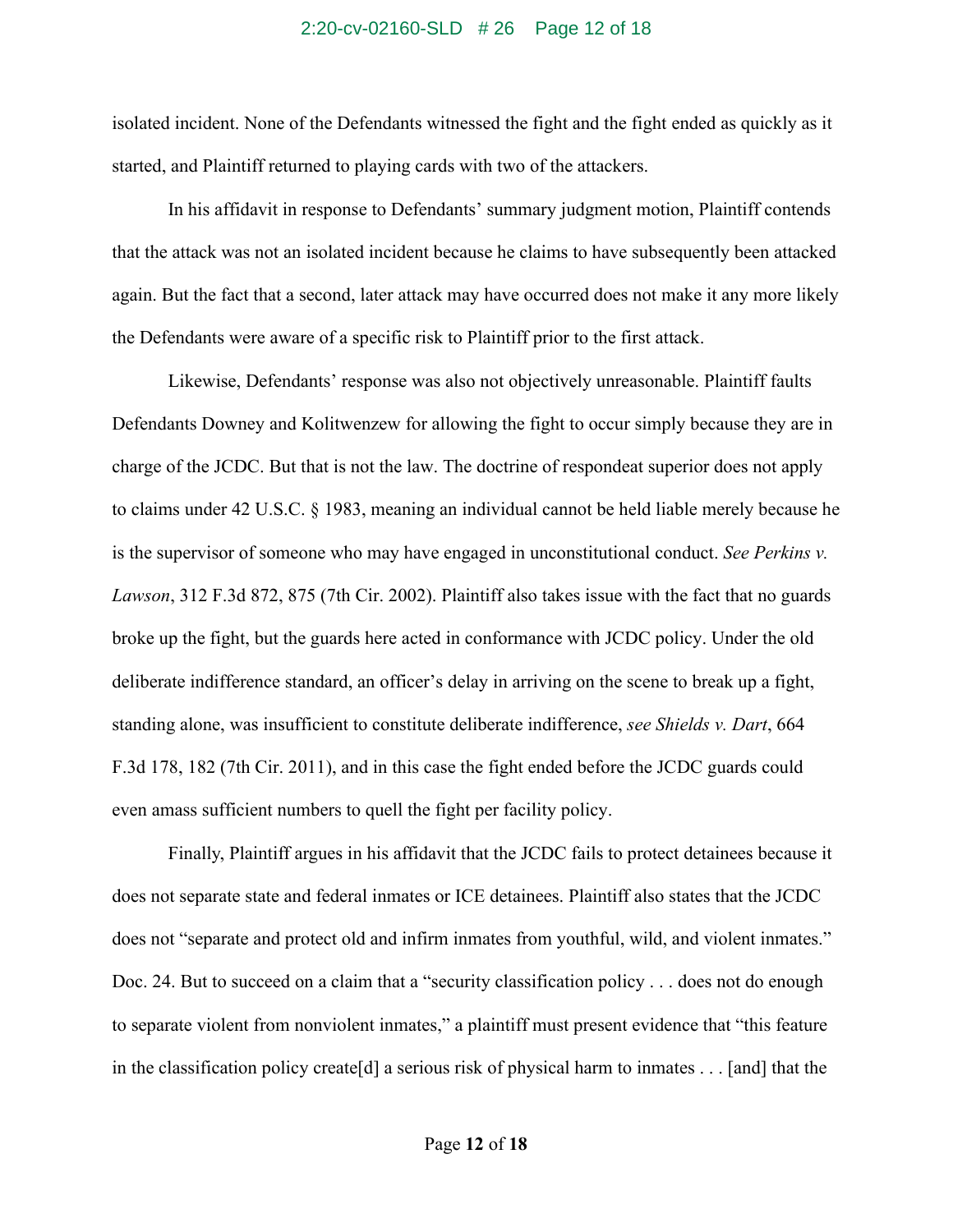#### 2:20-cv-02160-SLD # 26 Page 13 of 18

[corrections officials] knew of it and did nothing." *Smith v. Sangamon Cty. Sheriff's Dep't*, 715 F.3d 188, 192 (7th Cir. 2013) (affirming summary judgment in favor of Sheriff's Department where the plaintiff "presented no evidence that the Department had notice of a particular threat of harm to him, that the classification system exposed him to a serious risk of harm, or even that the Department knew of a more generalized risk and ignored it"). Here, as in *Smith*, Plaintiff has presented no evidence that the JCDC had notice of a particular threat of harm to Plaintiff or that allowing the intermingling of different classifications of detainees and inmates exposed Plaintiff to a serious risk of harm.

Nothing in the record evidence shows that Defendants Downey or Kolitwenzew acted in reckless disregard for Plaintiff's safety or that their response was objectively unreasonable. On these facts, Defendants Downey and Kolitwenzew are entitled to summary judgment as a matter of law on Plaintiff's failure to protect claim.

## **2. Defendants are Entitled to Summary Judgment on Plaintiff's Denial of Medical Care Claims**

Pretrial detainees have a right to adequate medical care, but unlike convicted prisoners whose right to medical care arises under the Eighth Amendment, the Due Process Clause of the Fourteenth Amendment provides the basis for relief. *Burton v. Downey*, 805 F.3d 776, 784 (7th Cir. 2015) (citing *Pittman v. Cty. of Madison*, 746 F.3d 766, 775 (7th Cir. 2014)); *see also Smith v. Dart*, 803 F.3d 304, 309 (7th Cir. 2015) (stating that a pretrial detainee's constitutional rights are derived from the Due Process Clause of the Fourteenth Amendment rather than the Eighth Amendment's proscription against cruel and unusual punishment, which applies to convicted prisoners).

Medical care claims brought by pretrial detainees under the Fourteenth Amendment are subject to the same objective unreasonableness standard discussed above. *See Miranda*, 900 F.3d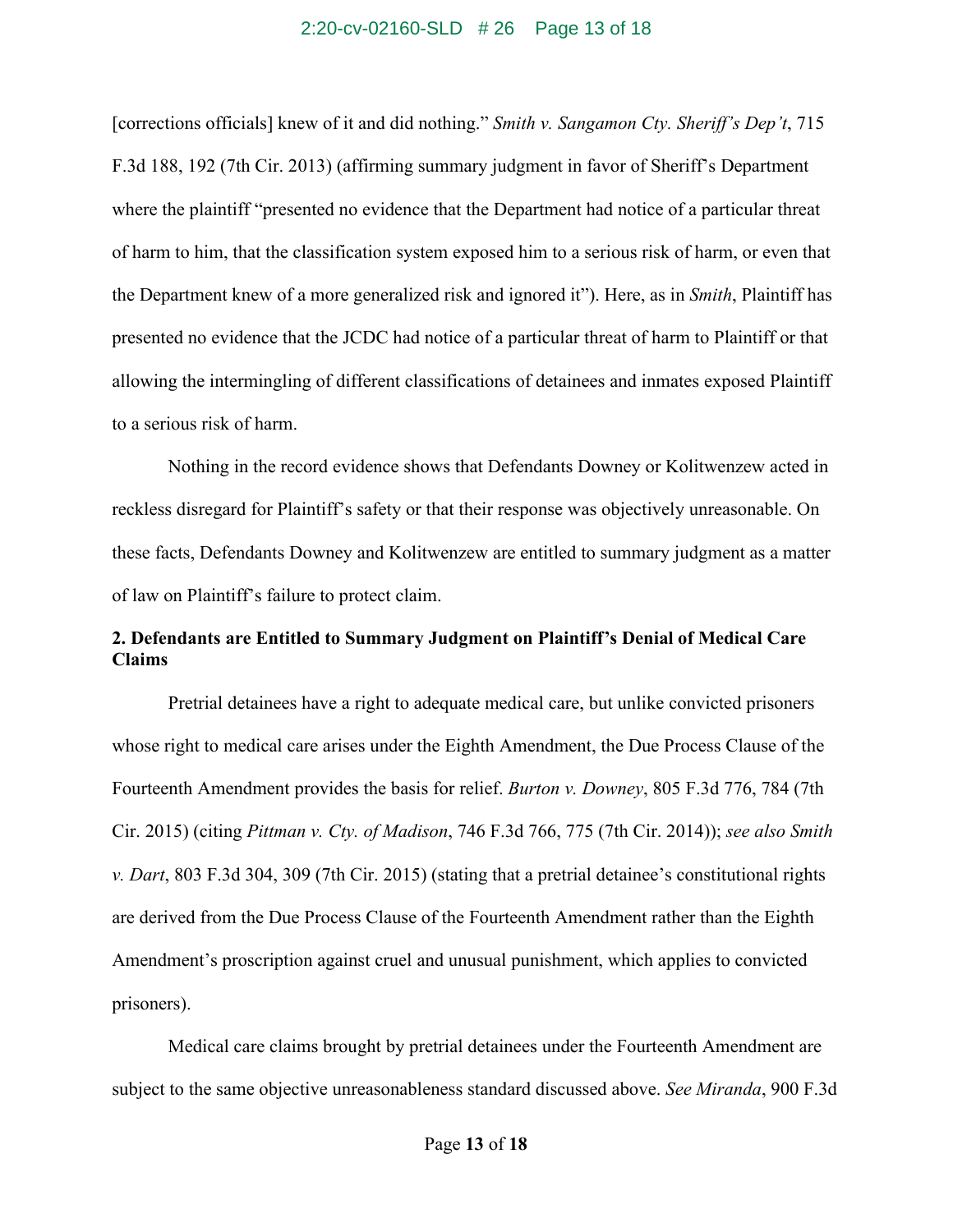#### 2:20-cv-02160-SLD # 26 Page 14 of 18

at 352. Under *Miranda*, then, "the controlling inquiry for assessing a due process challenge to a pretrial detainee's medical care proceeds in two steps." *McCann v. Ogle Cty.*, 909 F.3d 881, 886 (7th Cir. 2018). "The first step, which focuses on the intentionality of the individual defendant's conduct, remains unchanged and 'asks whether the medical defendants acted purposefully, knowingly, or perhaps even recklessly when they considered the consequences of their handling of [plaintiff's] case.'" *Id.* (quoting *Miranda*, 900 F.3d at 353). Once again, "[a] showing of negligence or even gross negligence will not suffice." *Id.* "At the second step, . . . [courts] ask whether the challenged conduct was objectively reasonable." *Id.* "This standard requires courts to focus on the totality of facts and circumstances faced by the individual alleged to have provided inadequate medical care and to gauge objectively—without regard to any subjective belief held by the individual—whether the response was reasonable." *Id.* To recover on a due process claim for delay in treatment, a plaintiff must "present 'verifying medical evidence that the delay' in medical care 'caused some degree of harm.'" *Miranda*, 900 F.3d at 347 (quoting *Williams v. Liefer*, 491 F.3d 710, 715 (7th Cir. 2007)).

On the record before the Court, Plaintiff is unable to show that Defendants Haggard and Cannataro acted purposefully, knowingly, or recklessly when considering the consequences of Plaintiff's case or that the Defendants' actions with regards to Plaintiff's medical care were objectively unreasonable.

#### A. Medication

Treatment decisions made by medical professionals are presumptively valid. *Collignon v. Milwaukee Cty.*, 163 F.3d 982, 988 (7th Cir. 1998) (applying professional judgment standard articulated in *Youngberg v. Romeo*, 457 U.S. 307, (1982), a Fourteenth Amendment case, to medical professionals' treatment decisions involving detainee's medical needs).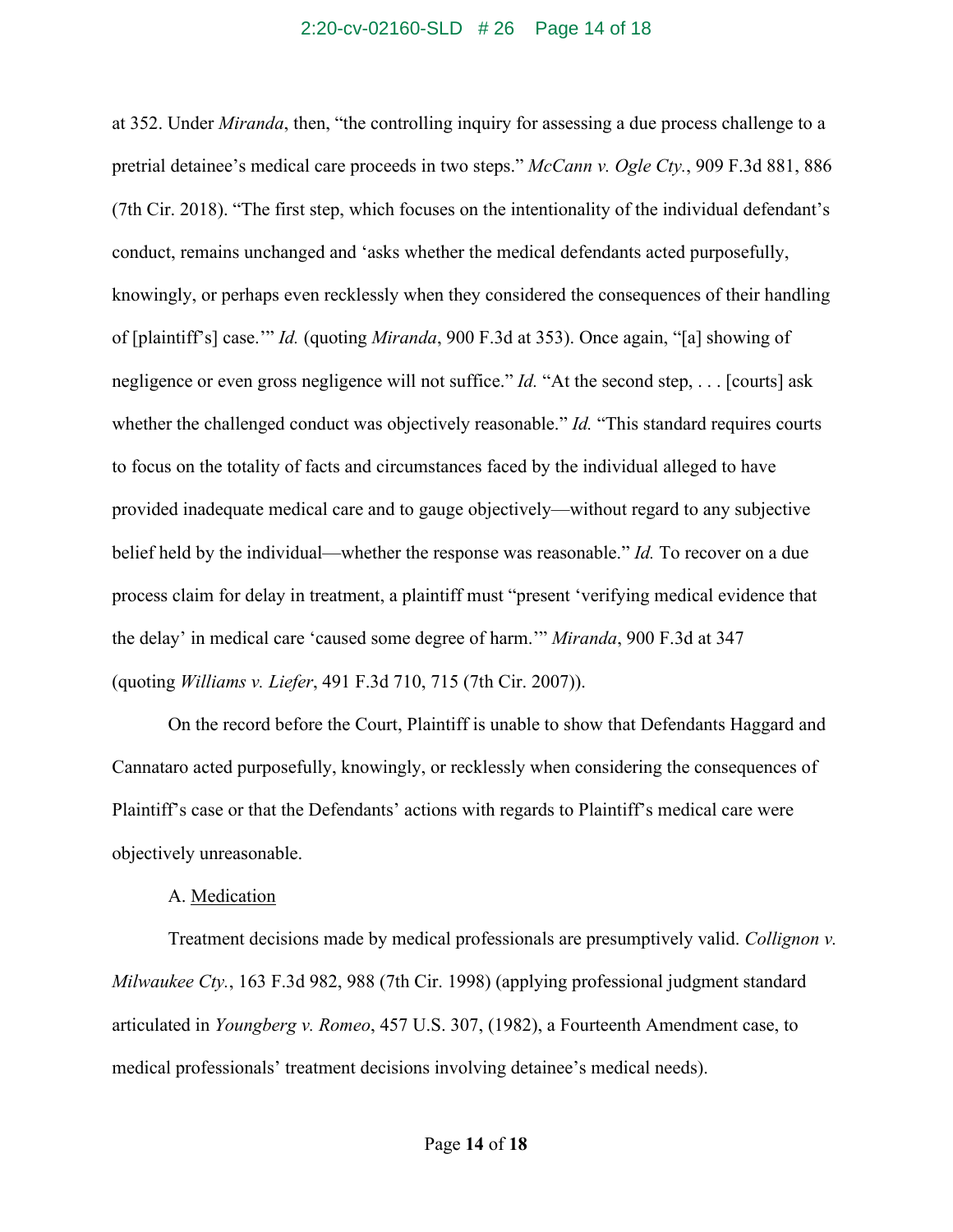### 2:20-cv-02160-SLD # 26 Page 15 of 18

While Plaintiff complains that Defendant Cannataro's decision to reduce Plaintiff's Gabapentin dosage was unreasonable, Defendant Cannataro exercised precisely the sort of professional judgment expected in making the decision. Defendant Cannataro testified that he believed the risk of serious side effects at the higher dosage outweighed any negligible benefit Plaintiff may have received from the higher dosage. Defendant Cannataro likewise considered and rejected Plaintiff's lay impression based on the opinion of a former treating physician that he required a higher dosage because of his weight.

As for Plaintiff's complaints concerning Seroquel, Plaintiff is likewise not entitled to relief. The decision not to prescribe Seroquel was out of Defendant Cannataro's hands due to Plaintiff's status as a federal detainee and the Marshals' formulary of approved prescriptions. Again, Defendant Cannataro addressed the unavailability of Seroquel by prescribing the next closest medication in the same class of drugs from among those approved by the Marshals— Risperdal.

#### B. Gastrointestinal Issues

Defendants Haggard and Cannataro's handling of Plaintiff's GI issues was also objectively reasonable. In response to Plaintiff's complaints of constipation, Defendants prescribed milk of magnesia and stool softeners—both first line medications for treatment of that condition. When Plaintiff's complaints of constipation recurred and progressed to include rectal bleeding and hemorrhoids, Defendant Cannataro told Plaintiff to resume the medications that Plaintiff had stopped taking and immediately sought a referral to a gastroenterologist. Then when the GI specialist recommended a colonoscopy and the Marshals initially denied approval, Defendant Cannarado was able to make the Marshals reconsider and approve the procedure, which ultimately resulted in the removal of a benign polyp. From the time that the GI consult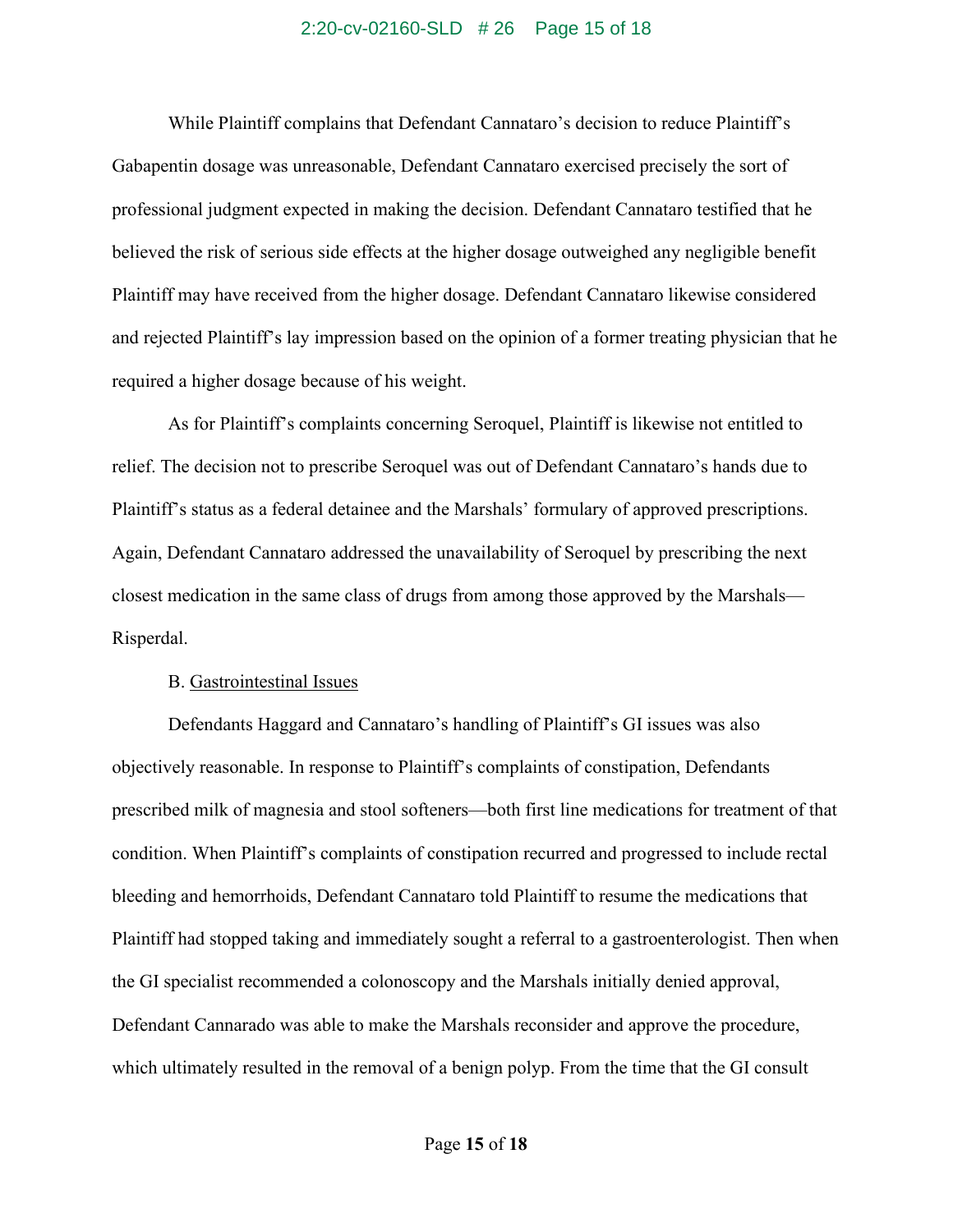#### 2:20-cv-02160-SLD # 26 Page 16 of 18

was made until the time when the colonoscopy appointment was scheduled was just a matter of weeks. And even when the COVID-19 pandemic delayed the procedure, the delay was only several months, which would not have been unreasonable even under normal circumstances. But in light of the COVID pandemic, when nearly all non-essential medical procedures were delayed, the delay was not unreasonable, particularly when Defendant Cannataro did not consider Plaintiff's condition to be a medical emergency. Moreover, Plaintiff cannot show that the delay worsened his condition in any way and once the colonoscopy was performed Plaintiff was informed that he would not need another for ten years.

#### C. Sleep Apnea and Sleep Study

Defendants Cannataro and Haggard's handling of Plaintiff's sleep apnea concerns was also objectively reasonable. When Plaintiff informed Defendants about the VA sleep study—the results of which Plaintiff was unsure of—Defendant Cannataro first attempted to obtain the medical records from the VA. But when the VA proved to be nonresponsive to Defendant Canantaro's multiple requests, Defendant Cannataro sought and received approval for a new sleep study. Though there was some delay in arranging the new study, that delay was attributable to the significant disruptions caused by the COVID-19 pandemic and not to the Defendants. The same goes for the delay in securing a CPAP machine for Plaintiff which was caused by the Marshals Service's dispute with the medical device manufacturer. And again, Plaintiff is unable to show that any of his medical ailments are due to sleep apnea, much less that the delay resulted in any worsening of Plaintiff's condition.

### D. Temporary Loss of Vision

Finally, Defendants' actions with respect to Plaintiff's temporary loss of vision in his right eye were objectively reasonable. Plaintiff was able to be seen the morning after he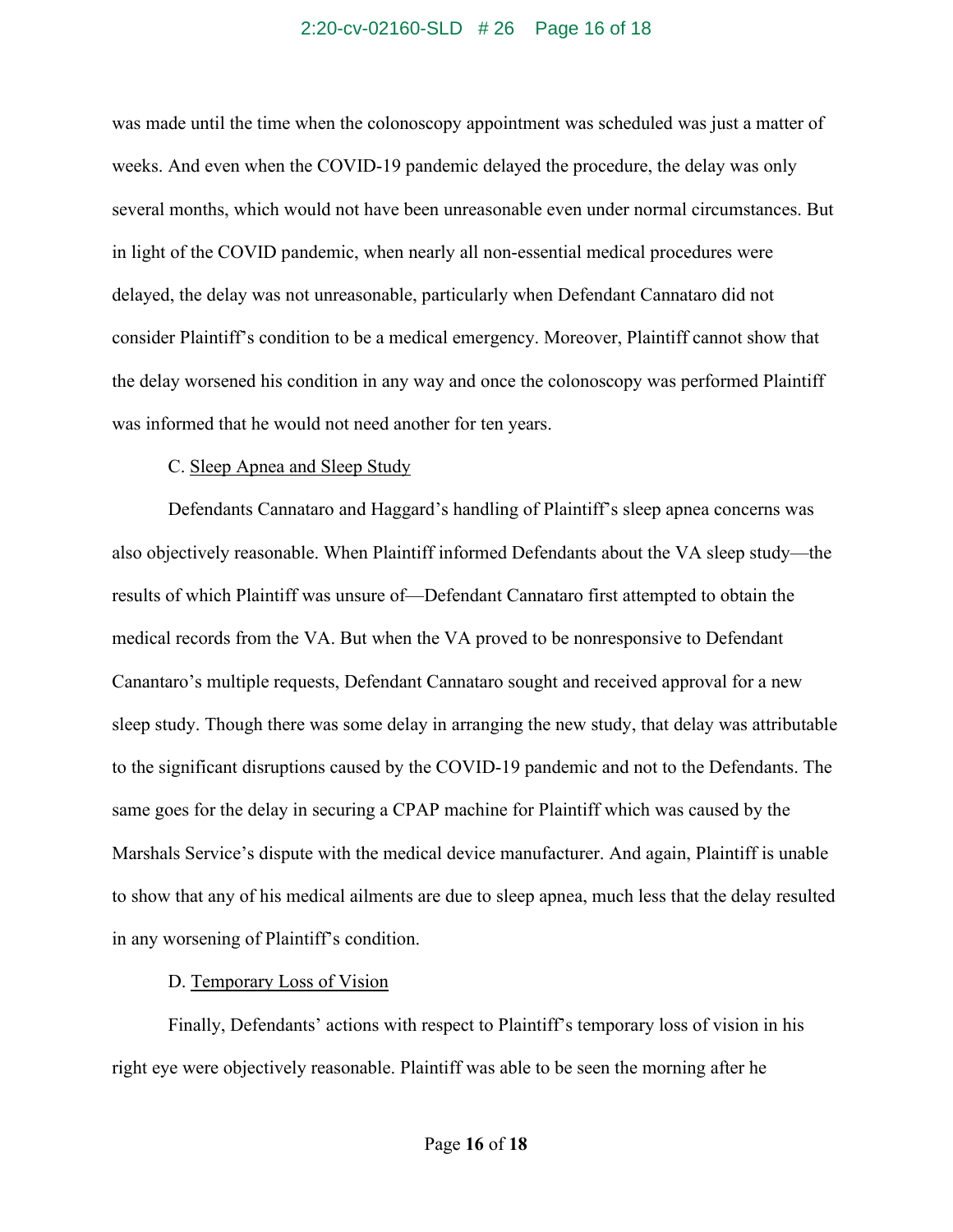## 2:20-cv-02160-SLD # 26 Page 17 of 18

experienced the loss of vision and immediately upon observing that Plaintiff's pupils were not responding normally, Defendant Cannataro sent Plaintiff to the emergency room. Plaintiff was quickly subjected to a battery of tests including an x-ray, a CT scan, and an MRI. And again, Defendant Cannataro, recognizing the limitations of his medical expertise as a general practitioner, enlisted the aid of multiple specialists to diagnose the problem. While Plaintiff's frustration at the lack of a good explanation for his loss of vision is understandable, Plaintiff offers only speculation about possible causes such as changes in medication or the lack of a CPAP machine. But there is no evidence in the record to support Plaintiff's speculation. And as mentioned previously, both of those speculative causes were due to forces beyond the Defendants' control.

Because the Court finds that Defendants are entitled to summary judgment on Plaintiff's failure to protect and failure to provide medical care claims based on the evidence in the record, the Court declines to reach Defendants' argument in the alternative that they are entitled to qualified immunity.

## **IT IS THEREFORE ORDERED:**

- **1) Defendants' Motion for Summary Judgment (Doc. 22) is GRANTED. The Clerk of the Court is directed to enter judgment in favor of Defendants and against Plaintiff. All pending motions not addressed below are denied as moot, and this case is terminated. Plaintiff remains responsible for the \$350 filing fee.**
- **2) If Plaintiff wishes to appeal this judgment, he must file a notice of appeal with this Court within 30 days of the entry of judgment. Fed. R. App. P. 4(a)(4). A motion for leave to appeal in forma pauperis MUST identify the issues Plaintiff will present on appeal to assist the court in determining whether the appeal is taken in good faith.**  *See* **Fed. R. App. P. 24(a)(1)(c);** *see also Celske v. Edwards***, 164 F.3d 396, 398 (7th Cir. 1999) (an appellant should be given an opportunity to submit a statement of his grounds for appealing so that the district judge "can make a reasonable assessment of the issue of good faith");** *Walker v. O'Brien***, 216 F.3d 626, 632 (7th Cir. 2000) (providing that a good faith appeal is an appeal that "a reasonable person could suppose . . . has some merit" from a legal perspective). If Plaintiff does choose to**